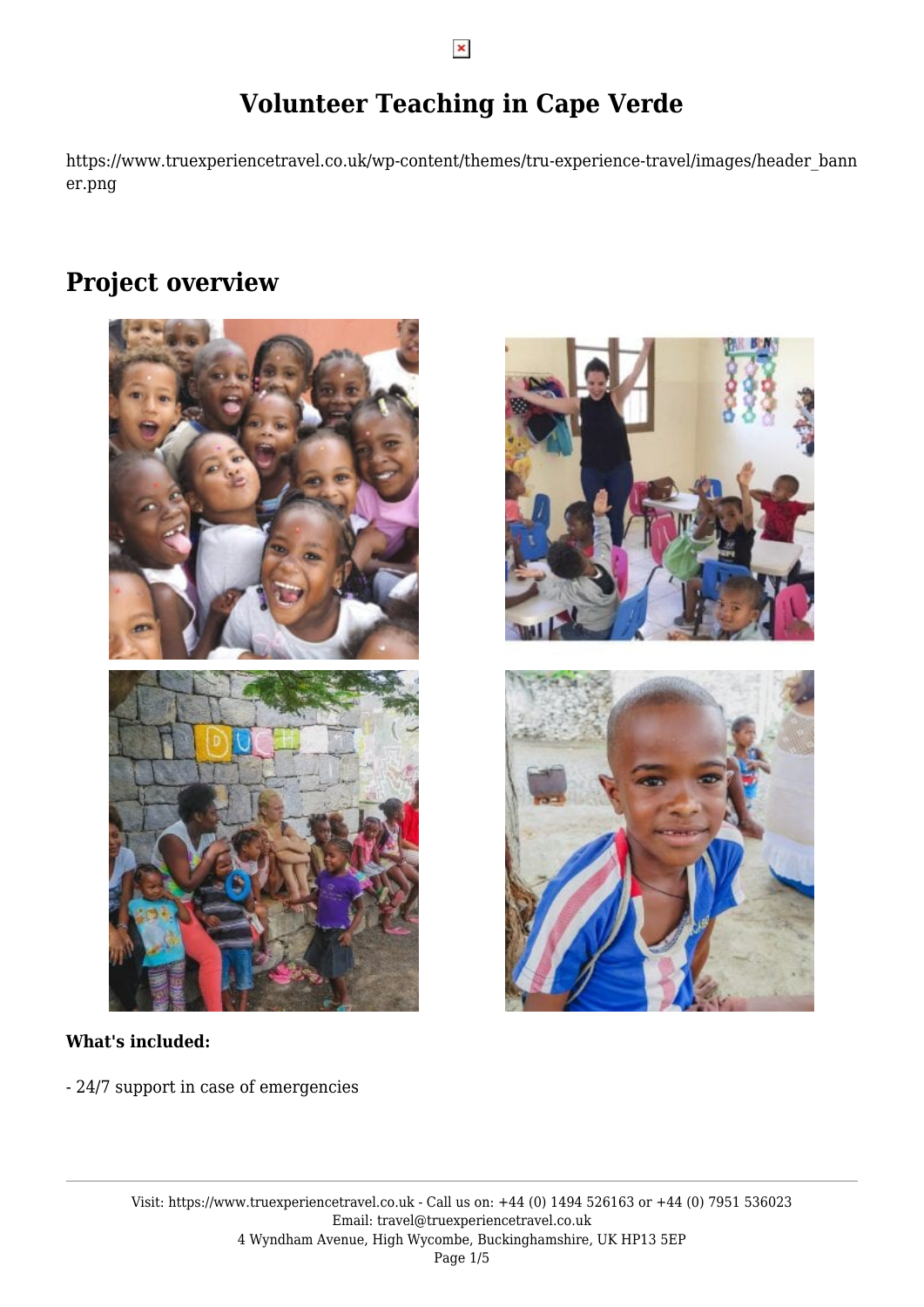## **Volunteer Teaching in Cape Verde**

https://www.truexperiencetravel.co.uk/wp-content/themes/tru-experience-travel/images/header\_bann er.png

- Accommodation
- Airport Pick up
- English speaking coordinator
- Meals
- Orientation

### **What's not included:**

- Flights
- Travel insurance
- Vaccination
- Visa

## **Project itinerary**

The day consists of teaching for around four to five hours with a break for lunch. At the end of your school day, you'll plan lessons for the day ahead, and update files on the classes to inform volunteers who come after you.

## **Typical Volunteer Teacher Activities**

- Kindergarten and Primary School teaching, using English.
- Teaching through activities using board games, playdough and colouring pictures.
- Games and physical education for team building and health.
- Introducing children to colours, shapes and other cognitive exercises.
- Basic introduction to numbers and alphabets in English.
- Games in the playground which help to further the English language.
- Introduction to the natural and man-made environment in the naming of trees, water, leaves, grass, metal, water, taps, building etc.
- Short stories, poems and songs that are popular that the children love.
- Talking about geography, your country and that of the children.
- Lesson planning and research to plan for the next day's teaching
- Maintaining a file on each of the programs that have been covered by you to as a handover aid to volunteers who will come after you.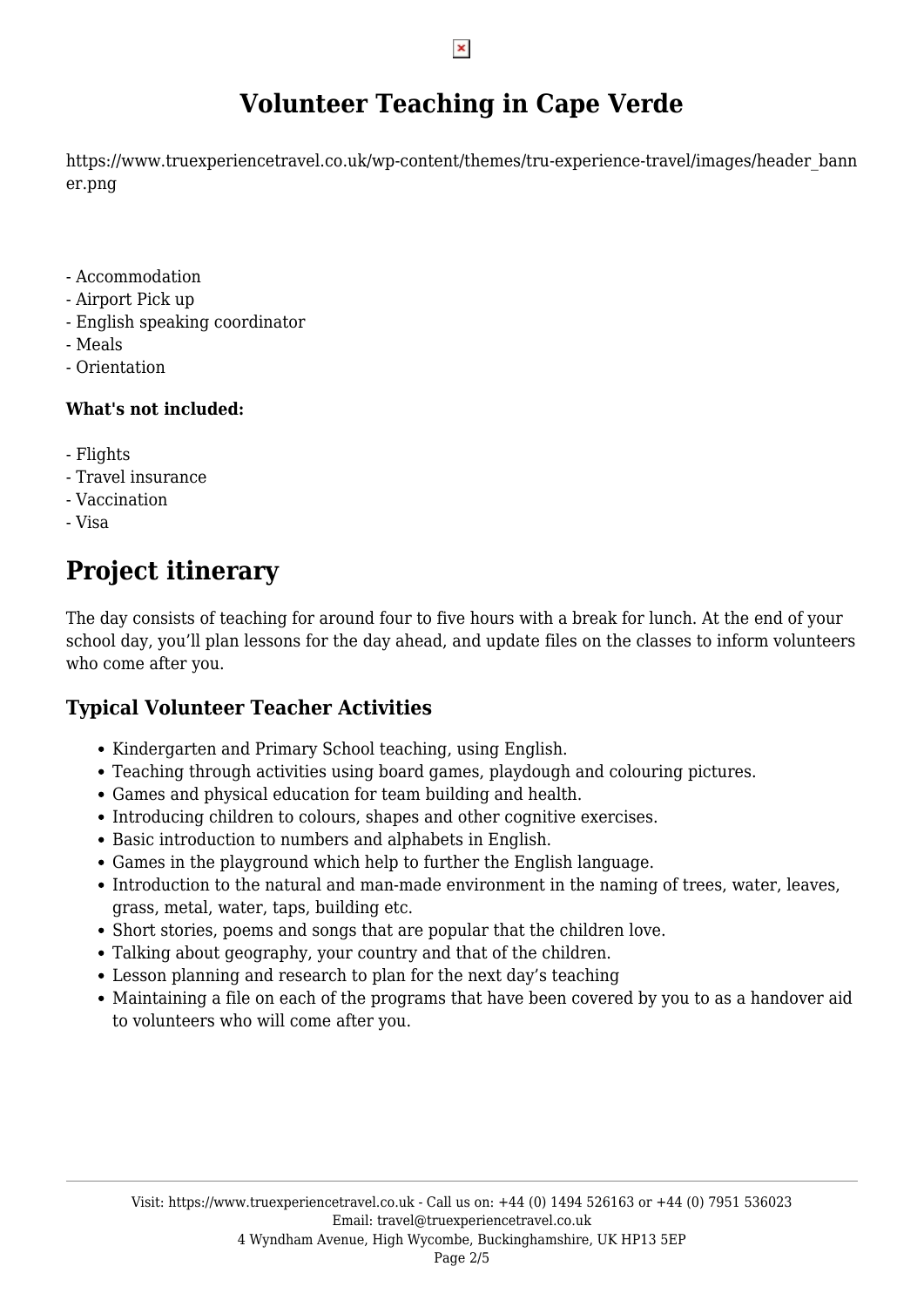## **Volunteer Teaching in Cape Verde**

https://www.truexperiencetravel.co.uk/wp-content/themes/tru-experience-travel/images/header\_bann er.png

## **Mandatory Orientation Day**

On the Monday of your first week at this location, you will join our orientation day to learn about your surroundings and local culture. Thereafter, your program will continue as usual from Tuesday throughout the rest of the week.

## **Orientation Day Schedule**

- Welcome: Introduction to Cape Verdean traditions and culture; House rules, Code of Conduct and handling of documents,
- Basic Kriolu Lesson
- Visit local supermarkets and ATMs, and explore the surroundings of our centre.
- Lunch
- Visit to Mar De President Beach and spend some time on the beach before returning back to the centre for dinner.

## **Weekly Schedule**

### **Monday**

- Breakfast
- Introduction
- Lunch
- Introduction
- Dinner

### **Tuesday to Friday**

- Breakfast
- Volunteer teaching
- Lunch
- Volunteer teaching
- Preparation time for the next day
- Dinner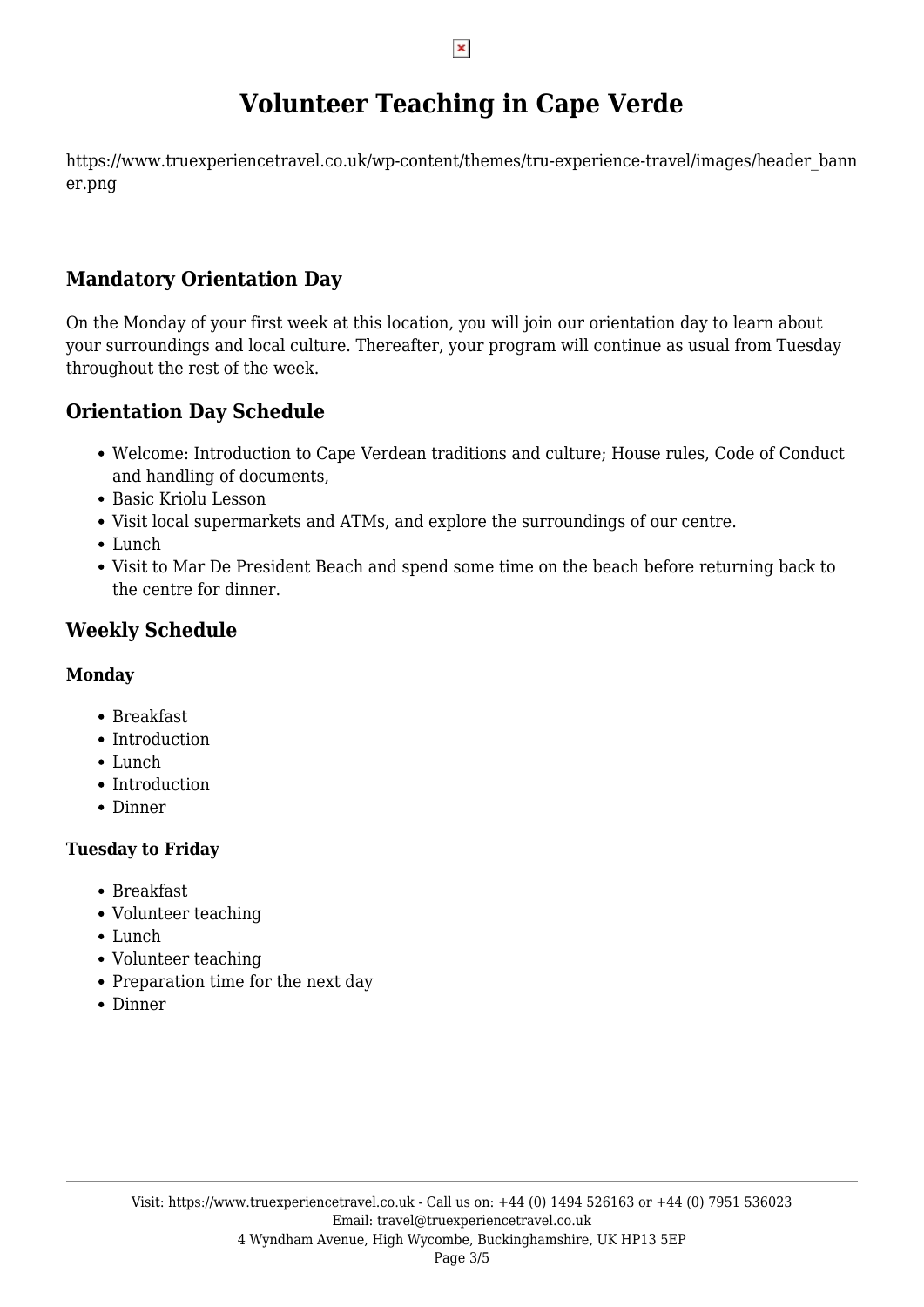## **Volunteer Teaching in Cape Verde**

https://www.truexperiencetravel.co.uk/wp-content/themes/tru-experience-travel/images/header\_bann er.png

## **Evenings and Weekends**

When your teaching day is finished, you can choose to explore the area or head further afield on the weekends. Many of our those volunteer teaching in Cape Verde enjoy mixing with their new volunteer friends during the week and plan their weekend adventures as they go!

### **Please note:**

Cost of transport to locations is not included, but will usually be around £1.50 per day.

This schedule can be changed depending on weather conditions and unforeseen circumstances.